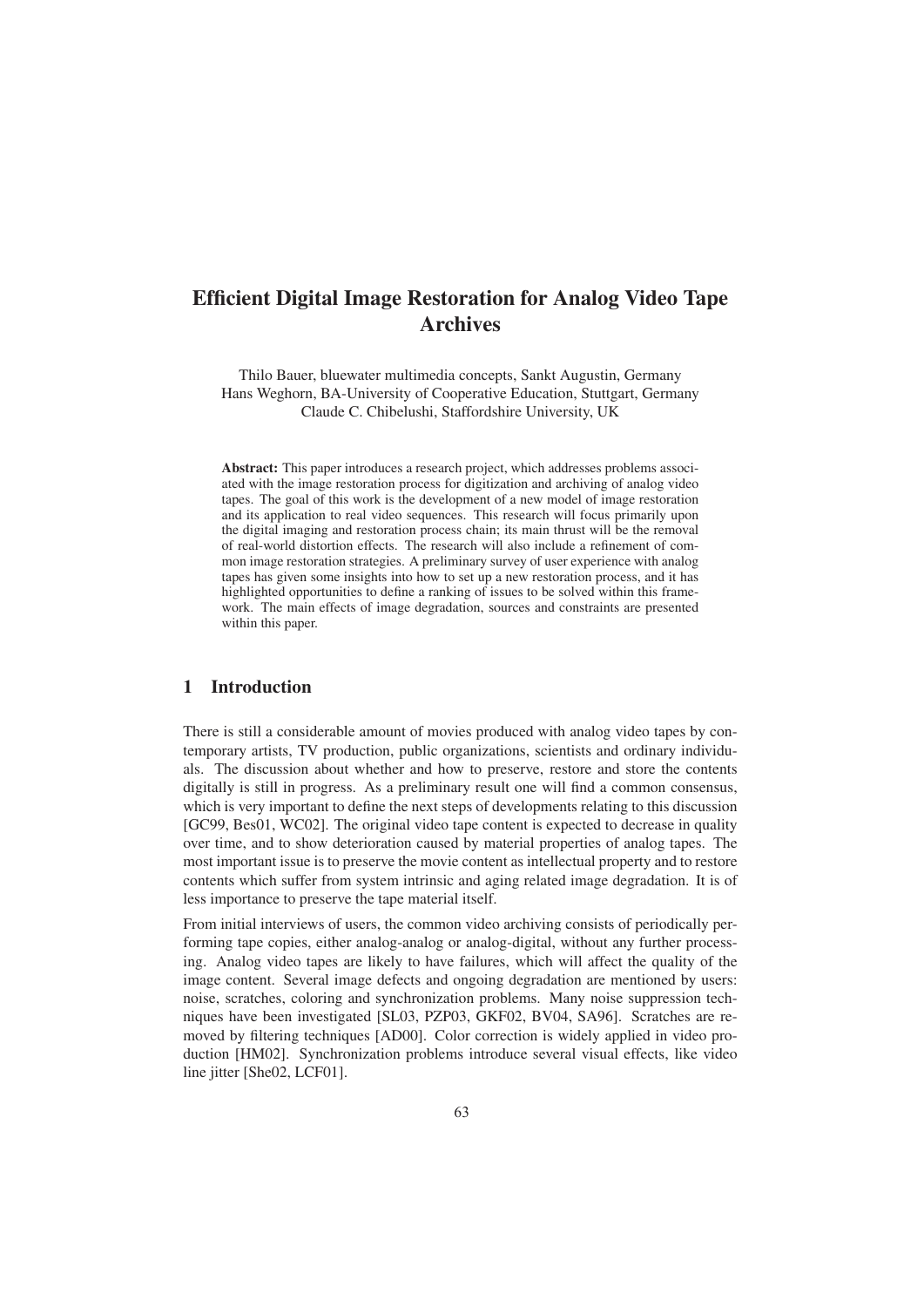It is important to notice, that the above-mentioned filtering techniques do not take into acmportant to notice, that the above-mentioned filtering techniques do not take into ac-<br>real hardware-related causes of video distortion. Instead they assume simple models. It is important to notice, that the above-mentioned filtering techniques do not take into account real hardware-related causes of video distortion. Instead they assume simple models, such as white Gaussian noise. However, is important to notice, that the above-mentioned filtering techniques do not take into ac-<br>unt real hardware-related causes of video distortion. Instead they assume simple models,<br>ch as white Gaussian noise. However, addit intertual hardware-related causes of video distortion. Instead they assume simple models,<br>th as white Gaussian noise. However, additional electronic interference and correlation<br>noise terms will introduce image degradation such as white Gaussian noise. However, additional electronic interference and correlation<br>oise terms will introduce image degradation at a high intensity level comparable with<br>content intensity; for example color speckle noise of no of noise terms will introduce image degradation at a high intensity level comparable with<br>the content intensity; for example color speckle noise as a sum of these terms. In this con-<br>text, application of common noise remov the content intensity; for example color speckle noise as a sum of these terms. In this cone content intensity; for example color speckle noise as a sum of these terms. In this contract, application of common noise removal software to analog video sequences will either we these effects untouched, or destroy vide application of common noise removal software to analog video sequences will either<br>these effects untouched, or destroy video content, depending on the threshold used<br>simple noise removal algorithm. The purpose of our work leave these ef by a simple noise removal algorithm. The purpose of our work is to identify and discuss these real-world distortion and to develop video processing techniques to be integrated in new complete image restoration process for analog video tapes.

## new complete image restoration process for a<br> **2** Investigation on user experience  $\blacksquare$

**igation on user experience**<br>and implementing an image restoration process of analog video tapes it is to find out.<br>The find out, which effects of image restoration process of analog video tapes it is<br>to find out, which effects of image degradation will be noticed and how these For defining and implementing an image restoration process of analog video tapes it is<br>important to find out, which effects of image degradation will be noticed and how these<br>are classified by user. Another important issue are classified by user. Another important issue is to determine technical aspects which will For d efining and implementing an image restoration process of analog video tapes it is<br>tant to find out, which effects of image degradation will be noticed and how these<br>assified by user. Another important issue is to determine ımp important to find out, which effects of image degradation will be noticed and how these<br>are classified by user. Another important issue is to determine technical aspects which will<br>affect further production steps like vide by user. Another important issue is to determine technical aspects which will<br>production steps like video editing and storage, e.g. using compressed video<br>mats. Users can be divided into two groups: producers (e.g. TV prod have a more detailed knowledge about technical issues, we started to collect indicative a more detailed knowledge about technical issues, we started to collect indicative The interviews revealed the following. The interviews revealed the following. The interviews revealed the following. The interviews revealed the following. The interviews revealed the following. The interviews revealed the tape oi file formats. Users can be divided is<br>sionals) and consumers (e.g. people<br>e a more detailed knowledge about t<br>data by questioning TV journalists.  $\sum_{i=1}^{n}$ 

fails and it is be heavily affected by and it is beheavily affected by aging. ند<br>ata<br>it examed is sales, we started to concern interactive<br>e material is likely to have material defects and<br>even within a short period of time. Moreover, fails and it is be heavily affected by aging, even within a short period of time. Moreover, interviews revealed the following. Tape material is likely to have material defects and<br>and it is be heavily affected by aging, even within a short period of time. Moreover,<br>tape copy causes quality degradation. The worst The in is the second the following. Tape material is likely to have material defects and<br>in it is be heavily affected by aging, even within a short period of time. Moreover,<br>ape copy causes quality degradation. The worst case bei and it is be heavily affected by aging, even within a short period of time. Moreover, it ape copy causes quality degradation. The worst case being a complete destruction, this caused by abrasion of magnetic tape layers. Th eac In tape copy causes quality degradation. The worst case being a complete destruction, ich is caused by abrasion of magnetic tape layers. This even can be observed with new e materials. It is very important to notice, that whicl It is caused by abrasion of magnetic tape layers. This even can be observed with new<br>materials. It is very important to notice, that the issues discussed within this paper are<br>nly related to old video tapes, but also to mo Asked about video tape restoration. Professionals suggest, that this is often performed as<br>Asked about video tape restoration, professionals suggest, that this is often performed as tape materials. It is very important to notice, that the issues discussed within this paper are aterials. It is<br>y related to<br>interviewees<br>time frame. a short time frame. u short t

that the frame.<br>
a short time frame.<br>
Asked about video tape restoration, professionals suggest, that this is often performed as<br>
mechanical tape restoration. This is a result of (a) the traditional manual work with film in the past decades and (b) trying to apply film restoration approximate decades that the past decades, and (b) trying to apply film restoration approaches to deabout video tape restoration, professionals suggest, that this is often performed as<br>ical tape restoration. This is a result of (a) the traditional manual work with film<br>I in the past decades, and (b) trying to apply film mecha incal tape restoration. This is a result of (a) the traditional manual work with film<br>ial in the past decades, and (b) trying to apply film restoration approaches to de-<br>d tapes, such as cleaning tape surfaces and mechanic material in the past decades, and (b) trying to apply film restoration approaches to detal in the past decades, and (b) trying to apply film restoration approaches to de-<br>d tapes, such as cleaning tape surfaces and mechanical repair of tapes. Asked about<br>degradation of analog video tapes and digital image pr stro yed tapes, such as cleaning tape surfaces and mechanical repair of tapes. Asked about<br>ge degradation of analog video tapes and digital image processing, people mention be-<br>en two and six main types of image degradation, wh ımage image degradation of analog video tapes and digital image processing, people mention be-<br>tween two and six main types of image degradation, which should be corrected. Scratches<br>and noise are mentioned first. Special noise tween two and six main types of image degradation, which should be corrected. Scratches and six main types of image degradation, which should be corrected. Scratches<br>are mentioned first. Special noise appearance is not singled out, although it can<br>oticed (see section 4). Other effects, like failure of synchro bise are mentioned first. Special noise appearance is not singled out, although it can<br>be noticed (see section 4). Other effects, like failure of synchronization, are known,<br>o not seem to be given high priority. The interv easil easily be noticed (see section 4). Other effects, like failure of synchronization, are known, but do not seem to be given high priority. The interview data does not give a clear indication of why such effects are not given but do not seem to be given high priority. The interview data does not give a clear indido not seem to be given high priority. The interview data does not give a clear indi-<br>on of why such effects are not given high priority, or what happens to tapes with this<br>l of errors. From private communication with TV p hy such effects are not given high priority, or what happens to tapes with this<br>prs. From private communication with TV production professionals, we sug-<br>pducers easily notice such defects and therefore do not use the tape kind of er rors. From private communication with TV production professionals, we sug-<br>roducers easily notice such defects and therefore do not use the tapes for further<br>i. The quality of tapes suffering from synchronization problems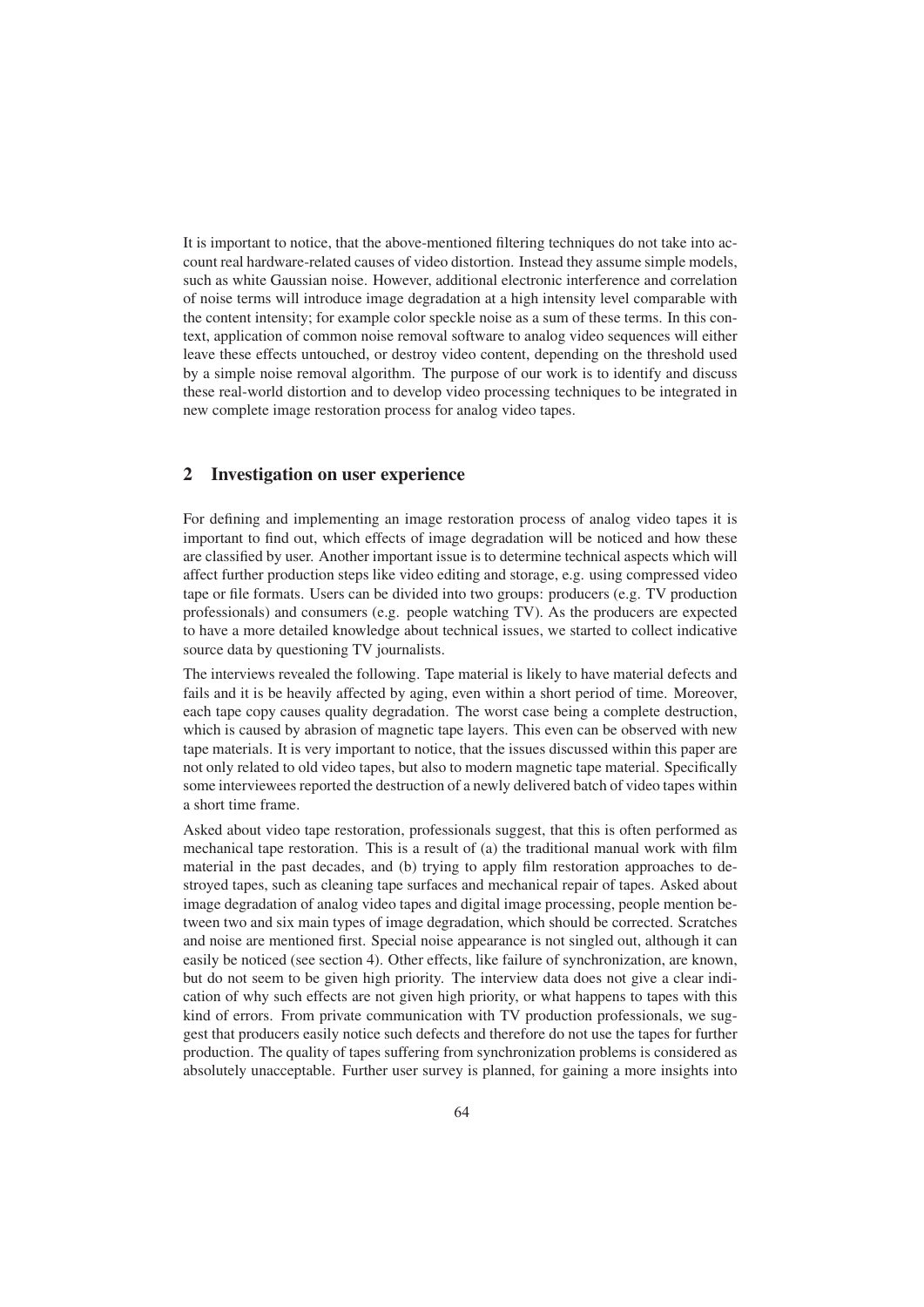process of restoring analog video tapes; this survey will also include other user groups the process of restoring analog video tapes<br>like artists and non-professional end-users.

#### **the restoration problem for analog video tapes**  $\overline{\mathbf{3}}$ **Solving the restoration problem for analog video tapes** improve the digital archiving process for analog video tapes the following elements  $\mathbf{S}$

be included in our research framework:<br>the included in our research framework: To improve the digital archiving process for analog video tapes the followir shall be included in our research framework:<br>– Ouestioning: collect users experience about symptoms of image degradation to improve the of the main effects of image views of the main effects of image degradation  $\frac{1}{2}$ 

- of the effects to be compensated<br>of the effects to be compensated – Questioning:
- $A$  description of the main effects of image degradation
- t th<br>eff<br><sup>2</sup> a<br>of – Ranking of
- Development of a theoretical model of video image degradation
- A description of the main effects of image degradation<br>
 Ranking of the effects to be compensated<br>
 Development of a theoretical model of video image degradation<br>
 Implementation of new or improved image restoration a the effects to be compensated<br>the software to degradation<br>tion of new or improved image restoration algorithms in software<br>of the software to degraded videos and evaluation of the result by viewers
- theoretical model of the image degradation<br>tementation of new or improved image restoration algorithms in software<br>ication of the software to degraded videos and evaluation of the result by viewers<br>theoretical model of the beand

Application of the software to degraded videos and evaluation of the result by viewers<br>new theoretical model of the image degradation will be developed. This model will<br>the basis for refining of common removal techniques f the basis for refining of common removal techniques for noise, additional side effects terms, which can be detected and separated from the video image content. Based on and terms, which can be detected and separated from the video image content. Based on A r theoretical model of the image degradation will be developed. This model will<br>the basis for refining of common removal techniques for noise, additional side effects<br>terms, which can be detected and separated from the video be the ba this theoretical model we will develop and implement new removal algorithms to form a complete digitization process. The algorithms will then be applied to collected video tapes from different sources and evaluated by a different independent user group.

### **of image degradation**  $\overline{\mathbf{4}}$ **Description of image degradation**<br>have already identified the following effects tapes

 of image degradation by inspecting analog and asking users: Resistor and tape noise, color speckle noise, drop-outs, coloring, and asking users: Resistor and tape noise, color speckle noise, drop-outs, coloring, ave already identified the following effects of image degradation by inspecting analog<br>and asking users: Resistor and tape noise, color speckle noise, drop-outs, coloring,<br>bleeding, oversampling or undersampling of the sig We h ave already identified the following effects of image degradation by inspecting analog<br>and asking users: Resistor and tape noise, color speckle noise, drop-outs, coloring,<br>bleeding, oversampling or undersampling of the sig tapes and asking users: Resistor and tape noise, color speckle noise, drop-outs, coloring, and asking users: Resistor and tape noise, color speckle noise, drop-outs, coloring,<br>pleeding, oversampling or undersampling of the signal, image blur, oscillations, sam-<br>errors, additive signals from the production enviro coloi bleeding, oversampling or undersampling of the signal, image blur, oscillations, sample errors, additive signals from the production environment and/or the apparatus itself, e flicker, video line jitter, total loss of imag pling errors, additive signals from the production environment and/or the apparatus itself, ing errors,<br>iage flicker<br>re, we wan<br>described. Many noise removal techniques have been invented using different techniques. The Wave-<br>Many noise removal techniques have been invented using different techniques. The Wave- $\frac{110}{2}$  $\frac{1}{2}$ 

the described.<br>The described.<br>Many noise removal techniques have been invented using different techniques. The Wave-<br>let transform is a state-of-the-art tool for noise removal and it has been shown tp provide results than Wiener filters and other techniques is a state-of-the-art tool for noise removal and it has been shown tp provide<br>results than Wiener filters and other techniques [SL03, PZP03, GKF02]. Different functions are used to calculate a threshold for noise removal and it has been shown tp p results than Wiener filters and other techniques [SL03, PZP03, GKF02]. Difunctions are used to calculate a threshold for noise remova Exercialistical is a state of the art tool for holder techniques [SL03, PZP03, GKF02]. Different coring functions are used to calculate a threshold for noise removal [BV04, SA96].<br>Color speckle noise will be identified as conne rune

Figure 1 Figure 1 Figure 1 Figure 1 Figure 1 Figure 1 Figure 1 Figure 1 Figure 1 Figure 1 Figure 1 Figure 1 Figure 1 Figure 1 Figure 1 Figure 1 Figure 1 Figure 1 Figure 1 Figure 1 Figure 1 Figure 1 Figure 1 Figure 1 Figur Binerem<br>6].<br>between within two-dimensional areas of pixels, and will become obvious when switching between Example in a show significant of notice tentour provisions.<br>In the color of greyscale intensity<br>dimensional areas of pixels, and will become obvious when switching between<br>images which do not show significant variation of Color is a sum of noise will be identified as a variation of the color or greyscale intensity<br>is a two-dimensional areas of pixels, and will become obvious when switching between<br>cutive images which do not show significant varia ithin two-dimensional areas of pixels, and will become obvious when switching between<br>onsecutive images which do not show significant variation of content. We suggest that the<br>fect is a sum of noise, additional periodic in conseq cutive images which d<br>is a sum of noise, add<br>ferent frequency scale<br>like blocky artefacts. video, like blocky artefacts. Effect is a sum of noise, additional periodic interference, sampling errors, and oscillations<br>at different frequency scales. Color speckle noise introduces distortion in compressed<br>video, like blocky artefacts.<br>Coloring is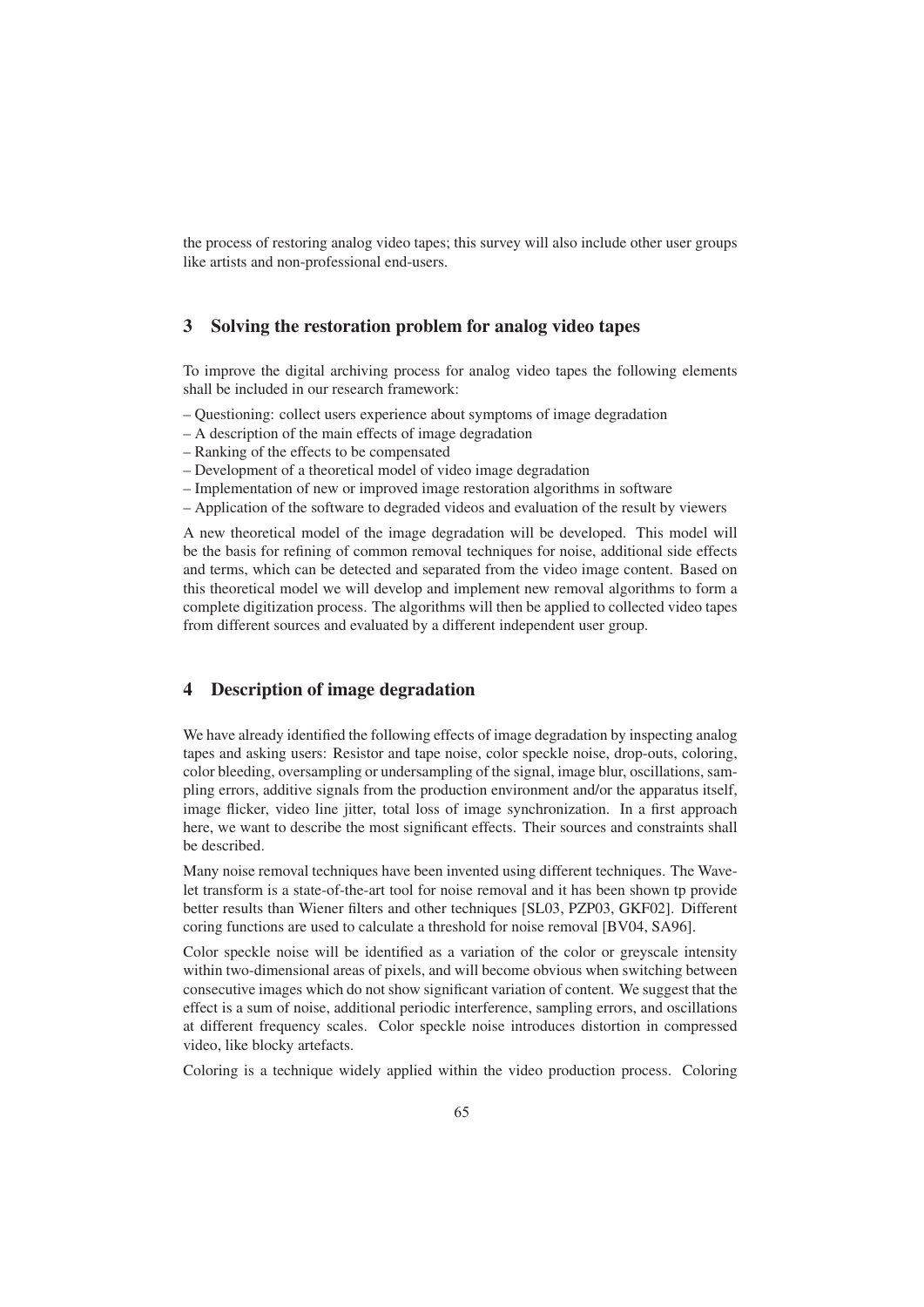is used to manually or automatically harmonize image colors of different tapes [HM02]. o manually or automatically harmonize image colors of different tapes [HM02].<br>includes these types of color correction: (a) white balancing, (b) artificial cold to manually or automatically harmonize image colors of different tapes [HM02].<br>ing includes these types of color correction: (a) white balancing, (b) artificial col-<br>i.e. to create some kind of corporate identity for a m manually or automatically harmonize in<br>includes these types of color correction:<br>to create some kind of corporate identity<br>using old tapes or digitized film movies. Coloring includes these types of color contection. (a) while bataloning, (b) affined correction oring, i.e. to create some kind of corporate identity for a movie, and (c) applying a color correction using old tapes or digi  $\frac{0111}{001}$  $\frac{1}{\sqrt{2}}$ 

conditions. Fourier methods are used to measure and remove Moiré from the content<br>conditions. Fourier methods are used to measure and remove Moiré from the content SKO2]. Residual Moiré at noise level cannot be determined in this way, as its<br>SK02]. Residual Moiré at noise level cannot be determined in this way, as its Moiré i s well known from watching video tapes or a television broadcast under bad reciev-<br>ditions. Fourier methods are used to measure and remove Moiré from the content.<br>SK02]. Residual Moiré at noise level cannot be determined i ing conditions. Fourier methods are used to measure and remove<br>S01, SK02]. Residual Moiré at noise level cannot be determ<br>arier spectrum is too weak compared to the contribution of the<br>deviation of the image signal is proposed Electronic oscillations depend on the signal variation. e.g. dark shadows near bright image<br>Electronic oscillations depend on the signal variation, e.g. dark shadows near bright image  $\frac{1}{2}$ 

structures in the direction of video scan lines. These oscillations of the directionic oscillations depend on the signal variation, e.g. dark sh structures in the direction of video scan lines. These oscillations shall be described by<br>shall be described by on<br>ge<br>a Spikes and drop-outs (scratches) require a different and destructive error removal applies and drop-outs (scratches) require a different and destructive error removal apic oscilies in the<br>model. processing phyon

Abbas and Domanski define a simple synthetic model of spike appearance and<br>Abbas and Domanski define a simple synthetic model of spike appearance and proach. Abbas and Domanski define a simple synthetic model of spike appearance and it with their removal specifies a simple synthetic model of spike appearance and<br>it with their removal process [AD00]. As drop-outs will also introduce oscillations, Spike s and drop-outs (scratches) require a different and des<br>h. Abbas and Domanski define a simple synthetic mode<br>it with their removal process [AD00]. As drop-outs will<br>model of oscillations is expected to obtain better result procent. The effect of video image flicker is different from flicker of film movies [Pit02]. Video image flicker is different from flicker of film movies [Pit02]. Video  $_{0.993}^{\text{uppy}}$ the set of the set of the set of the set of the set of the set of the set of the set of the set of the set of the set of the set of the set of the set of the set of the set of the set of the set of the set of the set of th

Figure and the bias of the bias of the bias of the video scan lines.<br>The effect of video image flicker is different from flicker of film movies [Pit02]. Video image flicker appears as a variation of the bias of the video EVA INCRESS IS SUPPECTED TO SUMMISSION IS SUPPECTED TO SUMMISSION. The frame rate of film movies [Pit02]. Video age flicker appears as a variation of the bias of the video scan lines. The time-scale of variations is smalle ect of v<br>licker a<br>ations i:<br>image. Video synchronization failure will introduce several problems. The worst case is an im-<br>Video synchronization failure will introduce several problems. The worst case is an im $rac{1}{2}$ digitizeren

ralled image.<br>In the hardware is unable to restore the image sync signal. Professional<br>roll-through, if the hardware is unable to restore the image sync signal. Professional mage.<br>
hardware is unable to restore the image sync signal. Professional<br>
hardware uses time-base correctors (TBC) to stabilize the image. Their success Vid Video synchronization failure will introduce several problems. The worst case is an image roll-through, if the hardware is unable to restore the image sync signal. Professional digitizer hardware uses time-base correctors age roll-through, if the hardware is unable to restore the image sync signal. Professional age roll-through, if the hardware is unable to restore the image sync signal. Professional<br>digitizer hardware uses time-base correctors (TBC) to stabilize the image. Their success<br>still depends on side effects, like noise r hardware uses time-base correctors (TBC) to stabilize the image. Their success<br>bends on side effects, like noise and interference. The best (usual) case is a hori-<br>lisalignment of consecutive video lines by a few pixels [She02, LCF01]. As it is impossible to access these portions of the analog video signal depends on side effects, like noise and interference. The best (usual) case is a hori-<br>al disalignment of consecutive video lines by a few pixels or within sub-pixel range<br>02, LCF01]. As it is impossible to access these po zoi with factory built video digitizers, it is proposed to perform a detailed analysis to clar-LCF01]. As it is i<br>tory built video di<br>her there are correl<br>content subframe. Color bleeding appears as a smear of some colors in video images, i.e. red or blue col-<br>Color bleeding appears as a smear of some colors in video images, i.e. red or blue col- $\frac{11}{42}$ images.

The user survey suggests that color bleeding depends on the format of TV and video<br>The user survey suggests that color bleeding depends on the format of TV and video Even a seriance.<br>
As the effect will also be observed as a two-dimensional smear, an analysis of<br>
As the effect will also be observed as a two-dimensional smear, an analysis of Col or bleeding appears as a smear of some colors in video images, i.e. red or blue col-<br>The user survey suggests that color bleeding depends on the format of TV and video<br>ges. As the effect will also be observed as a two-dime ors. The Exercise is user surface that<br>content).  $($ =video content).

### $\overline{\mathbf{5}}$ **Concluside**<br>survey from  $\epsilon$  con

 professional users of video tapes confirm the need for new techniques for exercises<br>bey from professional users of video tapes confirm the need for new techniques for<br>analog tapes. The survey also highlighted the need for performing the restoration vey from professional users of video tapes confirm the need for new techniques for g analog tapes. The survey also highlighted the need for performing the restoration in the digital domain. The paper has listed and describ The restoring analog tapes. The survey also highlighted the need for performing the restoration process in the digital domain. The paper has listed and described the most significant image degradation effects including new kin